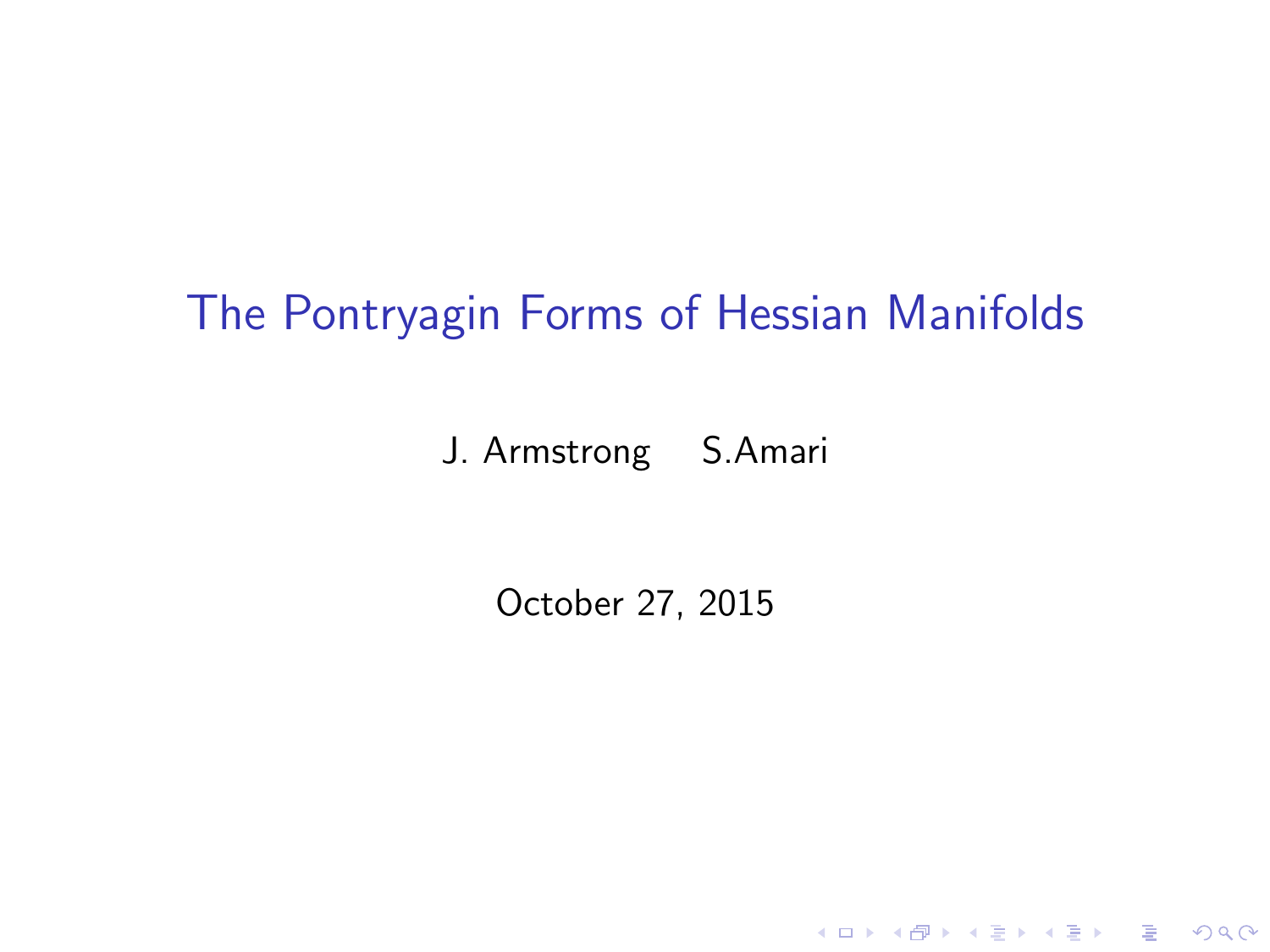# **Summary**

### Question

Given a Riemannian metric  $g$ , under what circumstances is it locally a Hessian metric?

### Question

When can we locally find a function  $f$  and coordinates  $x$  such that  $g_{ij}=\partial_i\partial_jf$ ?

## Answer (Partial)

In dimension 2 all analytic metrics  $g$  are Hessian. In dimensions 3 the general metric is not Hessian. In dimensions  $\geq 4$  there are even restrictions on the curvature tensor of  $g$  — in particular the Pontrjagin forms vanish.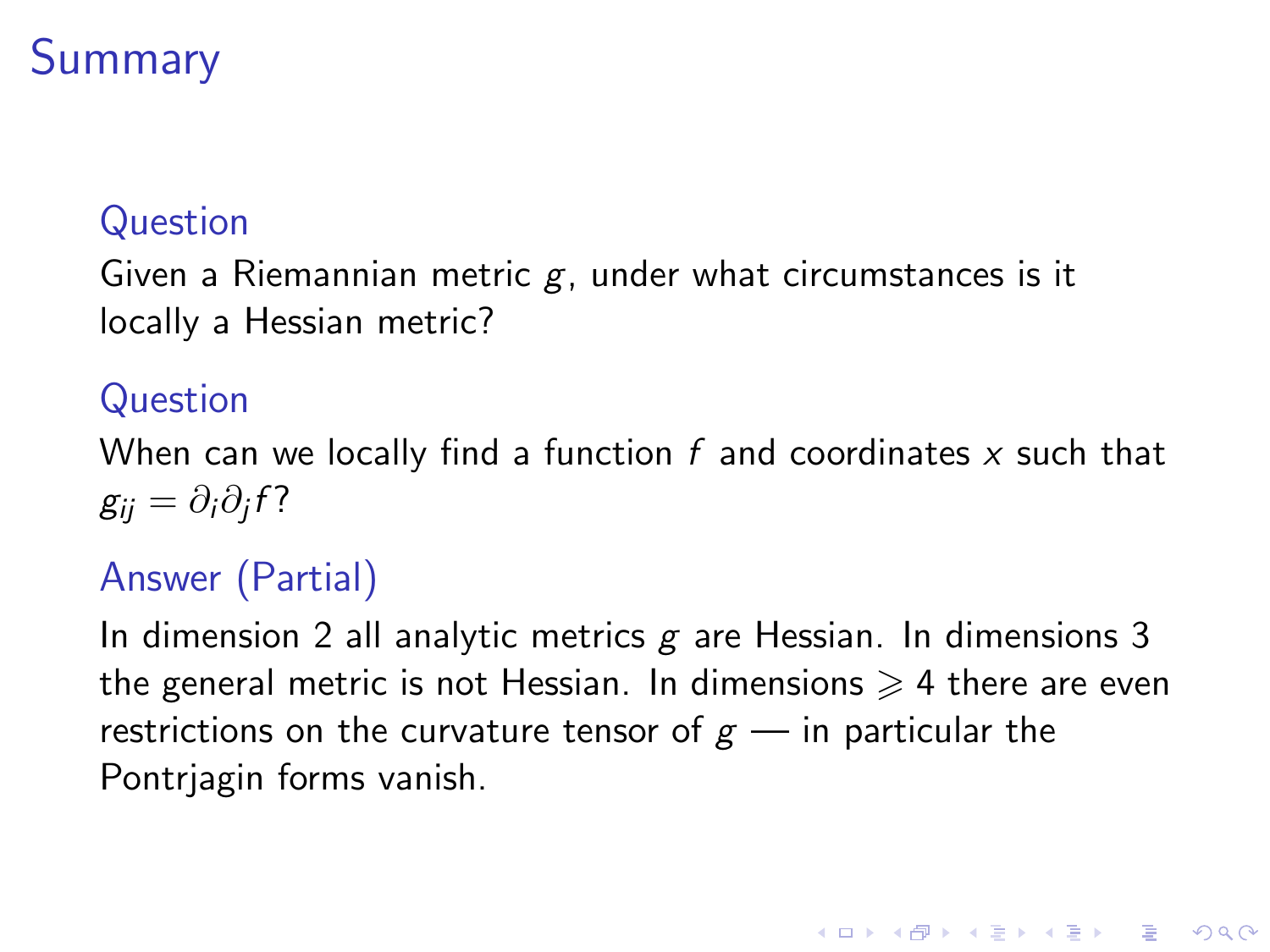# Solving unusual partial differential equations

### Question

Given a symmetric  $g$ , when can we locally find a function  $f$  and coordinates  $x$  such that  $\displaystyle{g_{ij}=(\partial_i f)(\partial_j f) }$ ?

#### Answer

Only if  $g$  lies in the  $n$  dimensional subspace Im  $\phi \subset S^2 \, T$  where

$$
\phi: T \to S^2 T \qquad \text{by } \phi(x) = x \odot x.
$$

Sometimes we can't find a solution even at a point.

### Question

Given a one form  $\eta$ , when can we locally find a function f such that  $df = \eta$ .

#### Answer

Since  $\mathrm{d} \mathrm{d} f = 0$  we must have  $\mathrm{d} \eta = 0$  at x. Sometimes we can find a solution at a point, but can't extend it even to first order around x.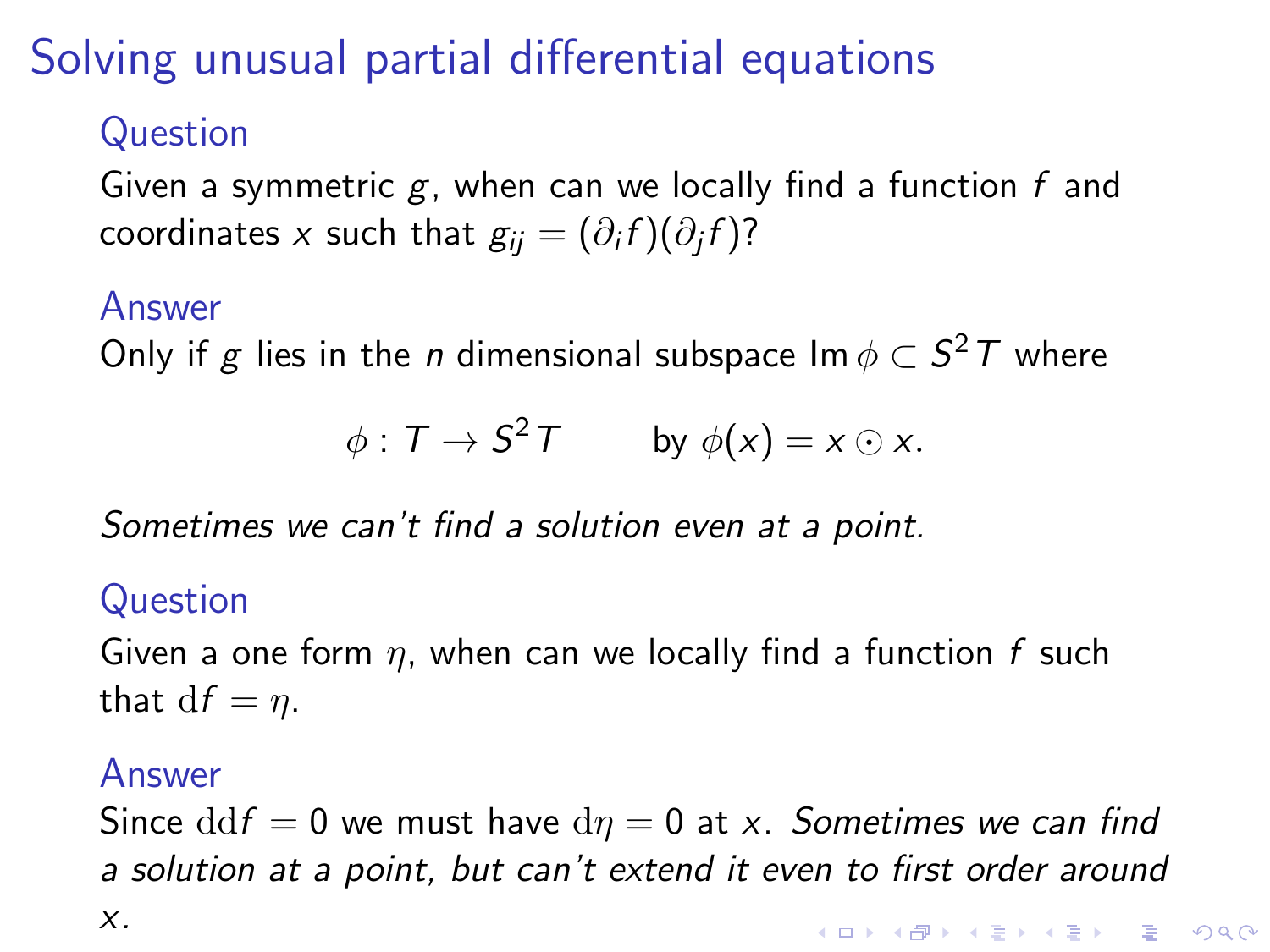# **Generalizing**

- Exector bundles and let  $D : \Gamma(E) \to \Gamma(F)$  be a differential operator.
- $D: J_k(E) \to F$  where  $J_k$  is the bundle of k jets.
- Define  $D_1: J_{k+1}(E) \to J_1(F)$  to be the first prolongation. This is the operator which maps a section e to the one jet of  $i<sub>1</sub>(De)$ .
- $\blacktriangleright$  Define  $D_i: J_{k+i}(E) \to J_i(F)$  to be the *i*-th prolongation  $e \rightarrow j_i(e)$

We can only hope to solve the differential equation  $De = f$  if we can find an algebraic solution to every equation

$$
D_i e = j_i(f)
$$

at the point  $x$ .

Applying the fact that derivatives commute may yield obstructions to the existence of solutions to a differential equation even locally.K ロ > K @ > K 할 > K 할 > → 할 → ⊙ Q Q\*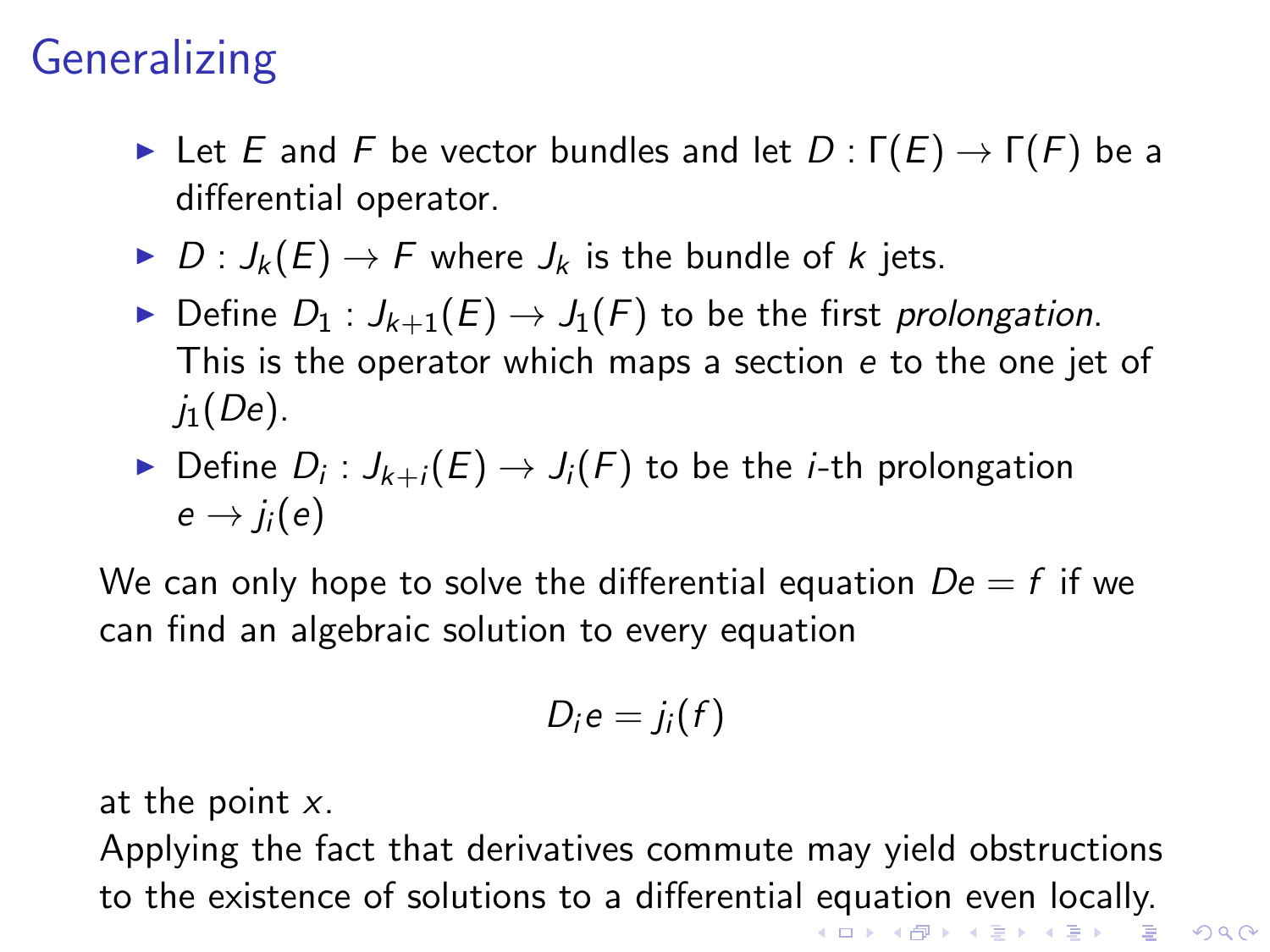$\blacktriangleright$  The dimension of the space of *k*-jets of 1 functions of *n* real variables is:

$$
\dim J_k := \sum_{i=0}^{k+2} \dim(S^i T) = \sum_{i=0}^k {n+i-1 \choose i}.
$$

K ロ ▶ K @ ▶ K 할 > K 할 > 1 할 > 1 이익어

The reason for this is that derivatives commute. Note this fact is also encoded in the statement  $\mathrm{d} \mathrm{d} f = 0$ .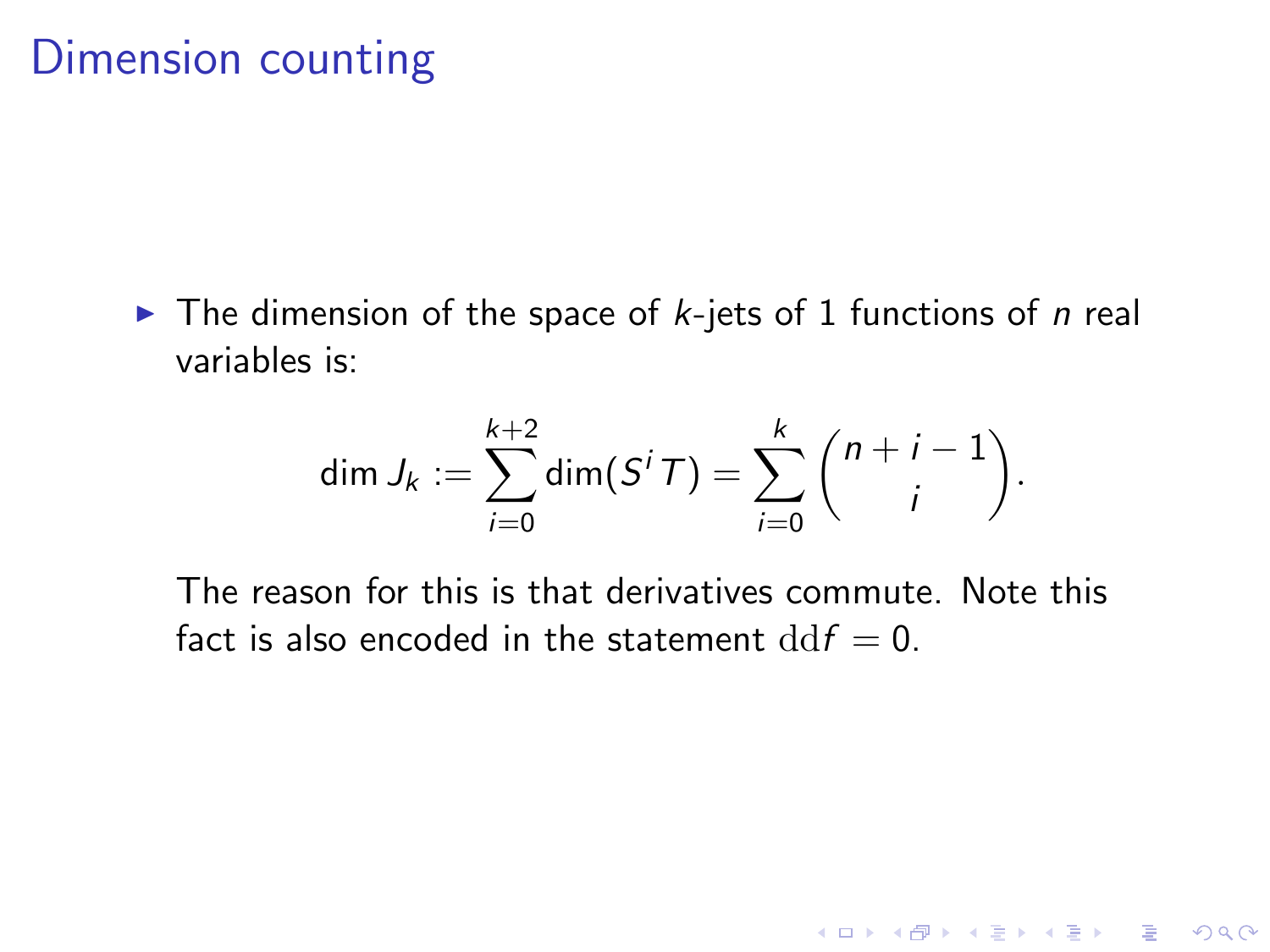## The counting argument

 $\triangleright$  We wish to solve

$$
\frac{\partial}{\partial x_i}\frac{\partial}{\partial x_j}f=g_{ij}.
$$

which is a second order equation for  $f$  and coords  $x$ . So input is  $n + 1$  functions of *n* variables.

Dimension of space of  $(k + 2)$  jets of f and x

$$
d_k^1 = \dim J_{k+2}(x, f) = \sum_{i=0}^{k+2} (n+1) {n+i-1 \choose i}.
$$

Dimension of space of k jets of  $g$ :

$$
d_k^2 = \dim J_k(g) = \sum_{i=0}^k \frac{n(n+1)}{2} {n+i-1 \choose i}.
$$

If  $n > 2$   $d_k^1$  grows more slowly than  $d_k^2$ . So most metrics are not Hessian metrics.**K ロ ▶ K @ ▶ K 할 X X 할 X 및 할 X X Q Q O**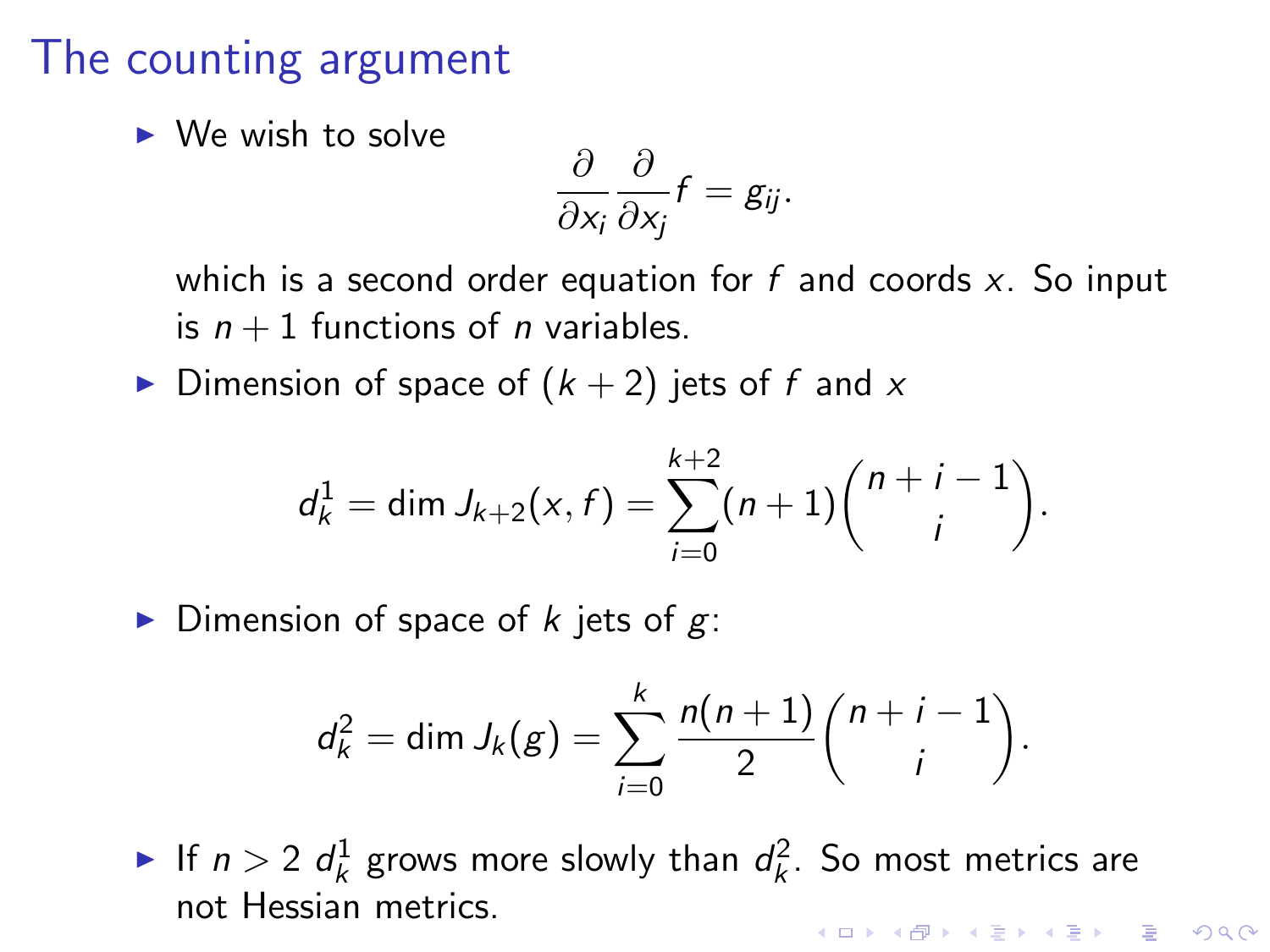# Informal version

- A Riemannian metric depends on  $\frac{n(n+1)}{2}$  functions of n variables.
- A Hessian metric depends on  $n + 1$  functions of *n* variables.
- **In** "Therefore" if  $n > 2$  there are more Riemannian metrics than Hessian metrics.
- $\triangleright$  Note: this computation is suggestive but slightly wrong because we've ignored the diffeomorphism group. It would suggest that in dimension 1 there are more Hessian metrics than Riemannian metrics!

4 D > 4 P + 4 B + 4 B + B + 9 Q O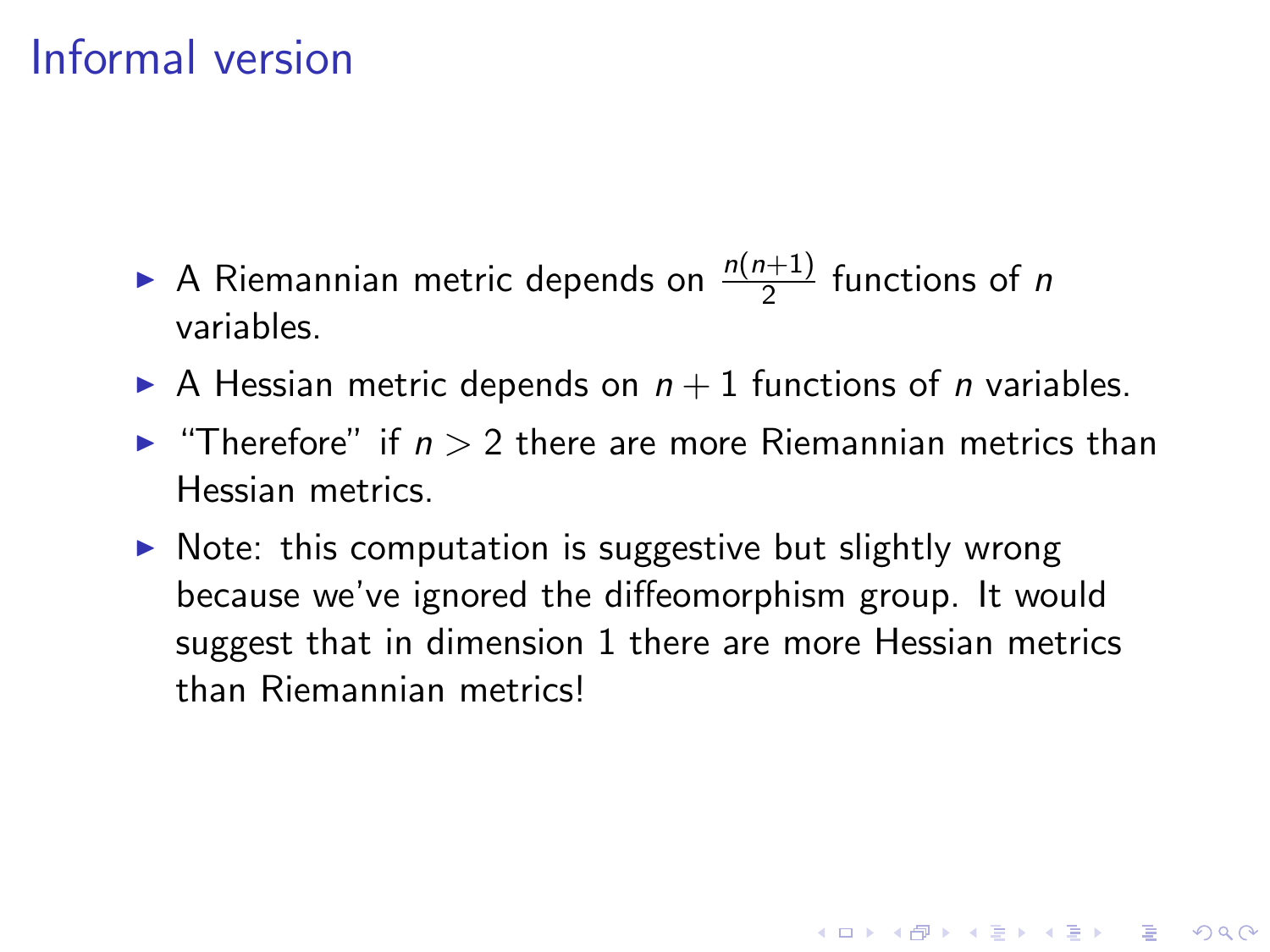## Curvature

Reminder:

- $\blacktriangleright$  Hessian metrics locally correspond to g-dually flat structures, and vice versa.
- ►  $g$ -dually flat means  $\overline{\nabla}$  is flat and it's dual w.r.t.  $g\;\overline{\nabla}^*$  is flat.

$$
g(\nabla_Z X, Y) = g(X, \nabla_Z^* Y).
$$

### **Proposition**

Let  $(M, g)$  be a Riemannian manifold. Let  $\nabla$  denote the Levi–Civita connection and let  $\overline{\nabla} = \nabla + A$  be a g-dually flat connection. Then

- (i) The tensor  $A_{ijk}$  lies in  $S^3T^*$ . We shall call it the  $S^3$ -tensor of  $\overline{\nabla}$ .
- (ii) The  $S^3$ -tensor determines the Riemann curvature tensor as follows:

$$
R_{ijkl} = -g^{ab}A_{ika}A_{jlb} + g^{ab}A_{ila}A_{jkb}.
$$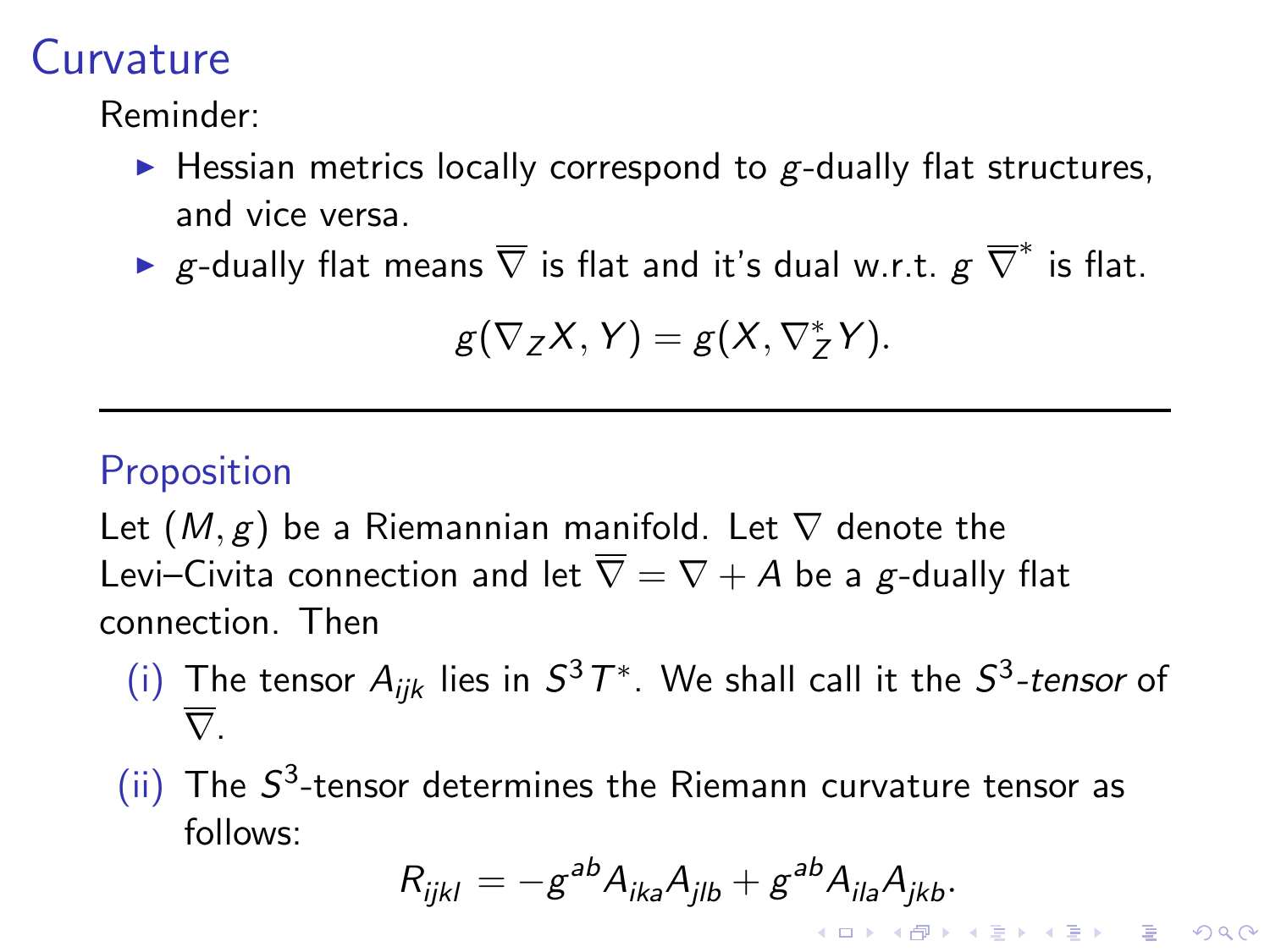# <span id="page-8-0"></span>Proof

- $\blacktriangleright \overline{\nabla}$  is torsion free implies  $A \in S^2 \, T^* \otimes T$
- ► Using metric to identify  $\mathcal{T}^*$ and $\mathcal{T}$ , both  $\overline{\nabla}$  and  $\overline{\nabla}^*$  are torsion free implies  $A\in S^3T^*$
- $\overline{R} = 0$ . But by definition:

$$
\overline{R}_{XY}Z = \overline{\nabla}_X \overline{\nabla}_Y Z - \overline{\nabla}_Y \overline{\nabla}_X - \overline{\nabla}_{[X,Y]}Z
$$

Expanding in terms of Levi–Civita:

$$
\overline{R}_{XY}Z = R_{XY}Z + 2(\nabla_{[X}A)_{Y]}Z + 2A_{[X}A_{Y]}Z
$$

Curvature symmetries tell us (using  $g$  to identify  $T$  and  $T^*$ ):

$$
R\in \Lambda^2\,\mathcal{T}\otimes \Lambda^2\,\mathcal{T}
$$

On the other hand:

$$
\left(\nabla_{[.}A)_{.]} \in \Lambda^2\, \mathcal{T} \otimes S^2\, \mathcal{T}
$$

Projecting the equation onto  $\Lambda^2\, \mathcal{T} \otimes \Lambda^2\, \mathcal{T}$  gives the desired result.KID KA KERKER KID KO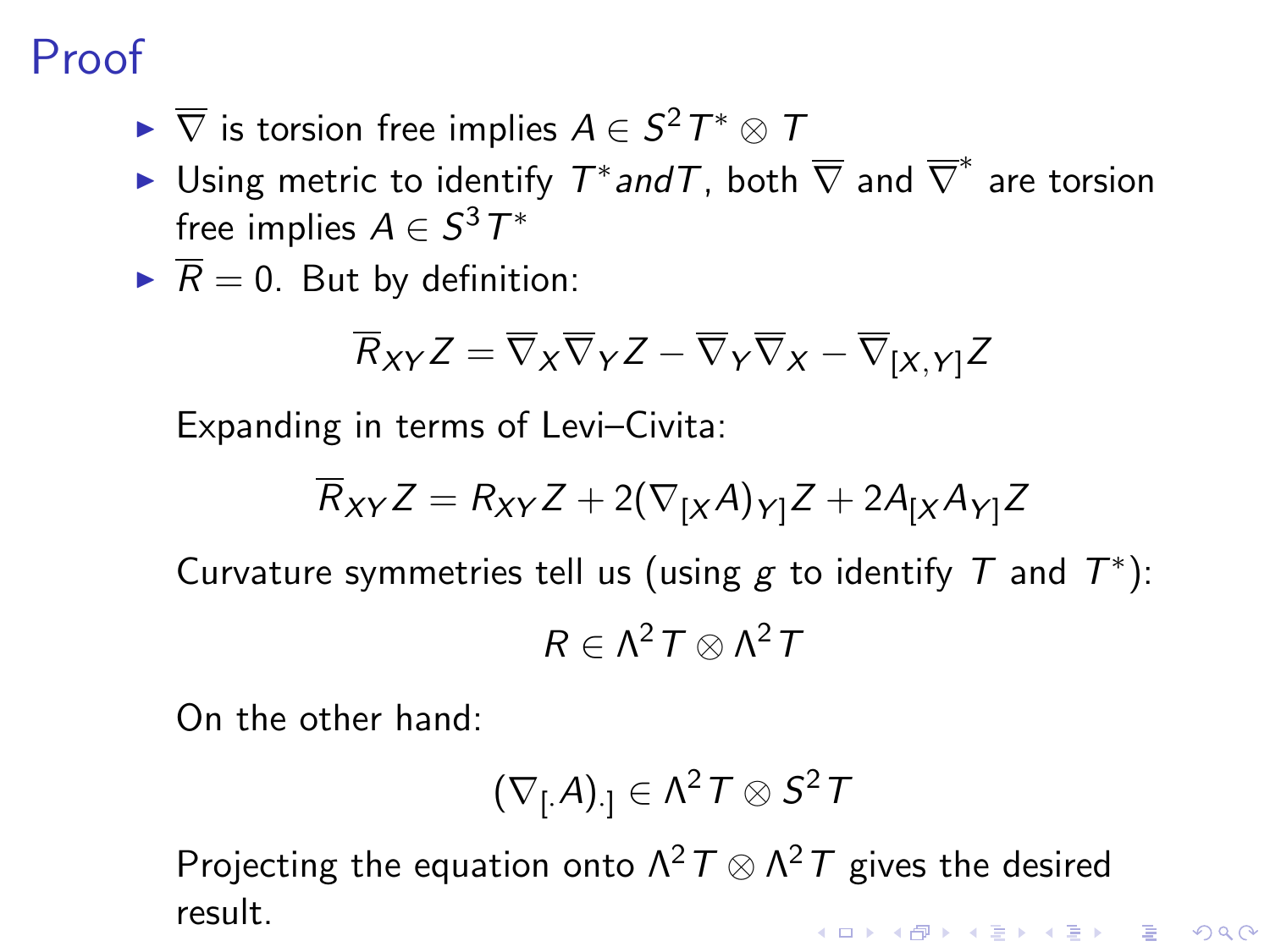## <span id="page-9-0"></span>Curvature obstruction

Define a quadratic equivariant map  $\rho$  from  $S^3 T^* \longrightarrow \Lambda^2 T^* \otimes \Lambda^2 T^*$  by:

$$
\rho(A_{ijk}) = -g^{ab}A_{ika}A_{jlb} + g^{ab}A_{ila}A_{jkb}
$$

If g is a Hessian metric R lies in image of  $\rho$ .

#### **Corollary**

In dimension  $\geqslant 5$ ,  $\rho$  is not onto. Therefore there condition  $R \in \text{Im } \rho$  is an obstruction to a metric being a Hessian metric. Proof.

 $\textsf{dim}\,\mathcal{R}=\textsf{dim}(\mathsf{Space}\,\,\text{of}\,\,\text{algebraic}\,\,\text{curvature}\,\,\text{tensors})=\frac{1}{12}n^2(n^2-1)$ 

$$
\dim(S^3T) = \frac{1}{6}n(1+n)(2+n)
$$

The former is strictly greater than the latter [if](#page-8-0)  $n \geqslant 5$  $n \geqslant 5$  $n \geqslant 5$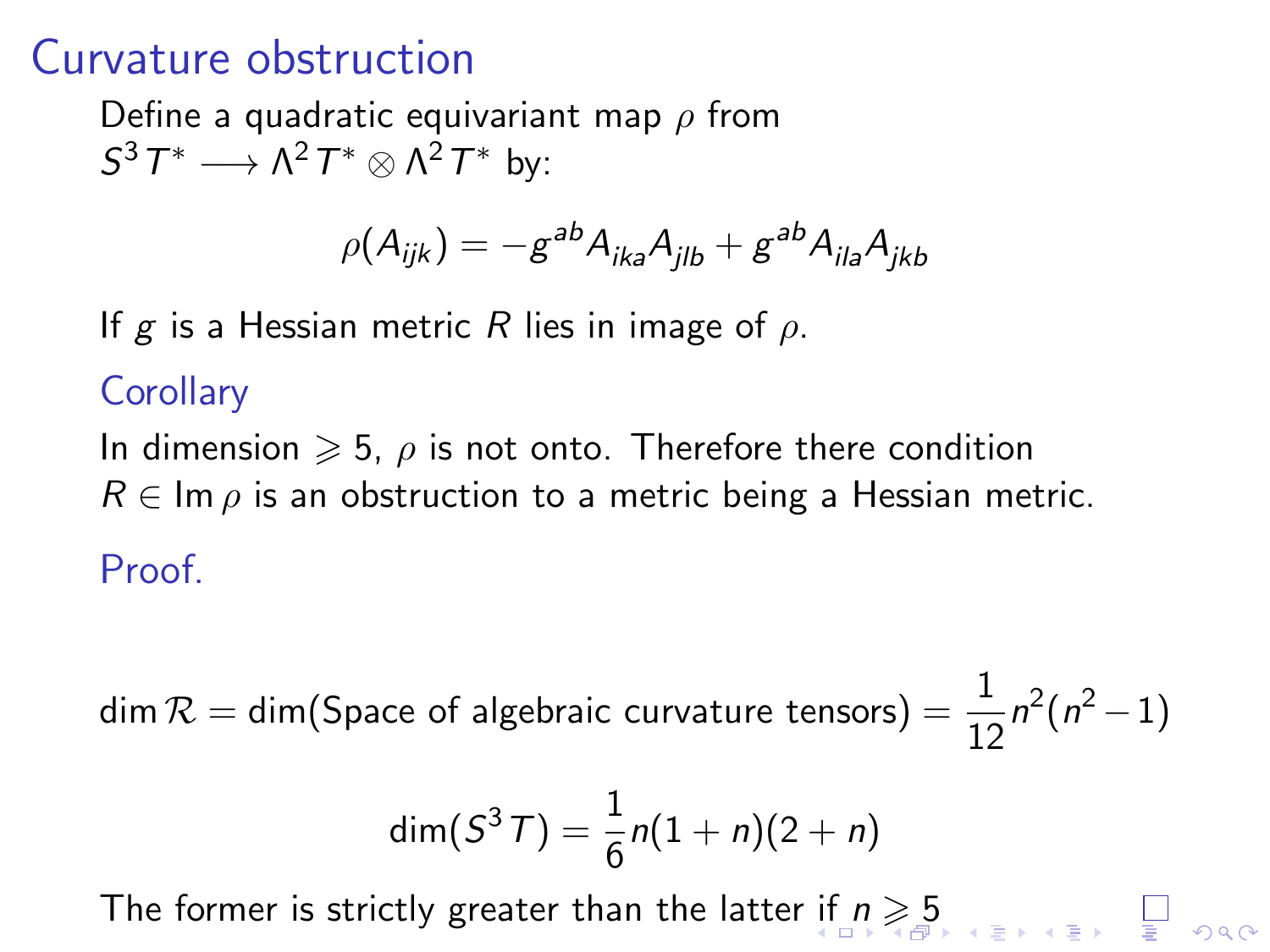## <span id="page-10-0"></span>Dimension 4

Numerical observation:  $\rho$  is not onto in dimension 4 even though dim  $\mathcal{R} = \dim(\mathcal{S}^3T^*) = 20$ .

#### Proof.

Pick a random  $A\in S^3\, T^*$  and compute rank of  $(\rho*)_A$ , the differential of  $\rho$  at A. It is 18 whereas the space of algebraic curvature tensors is 20 dimensional. (Proof with probability 1) $\Box$ 

**KORK ERKER ADE YOUR**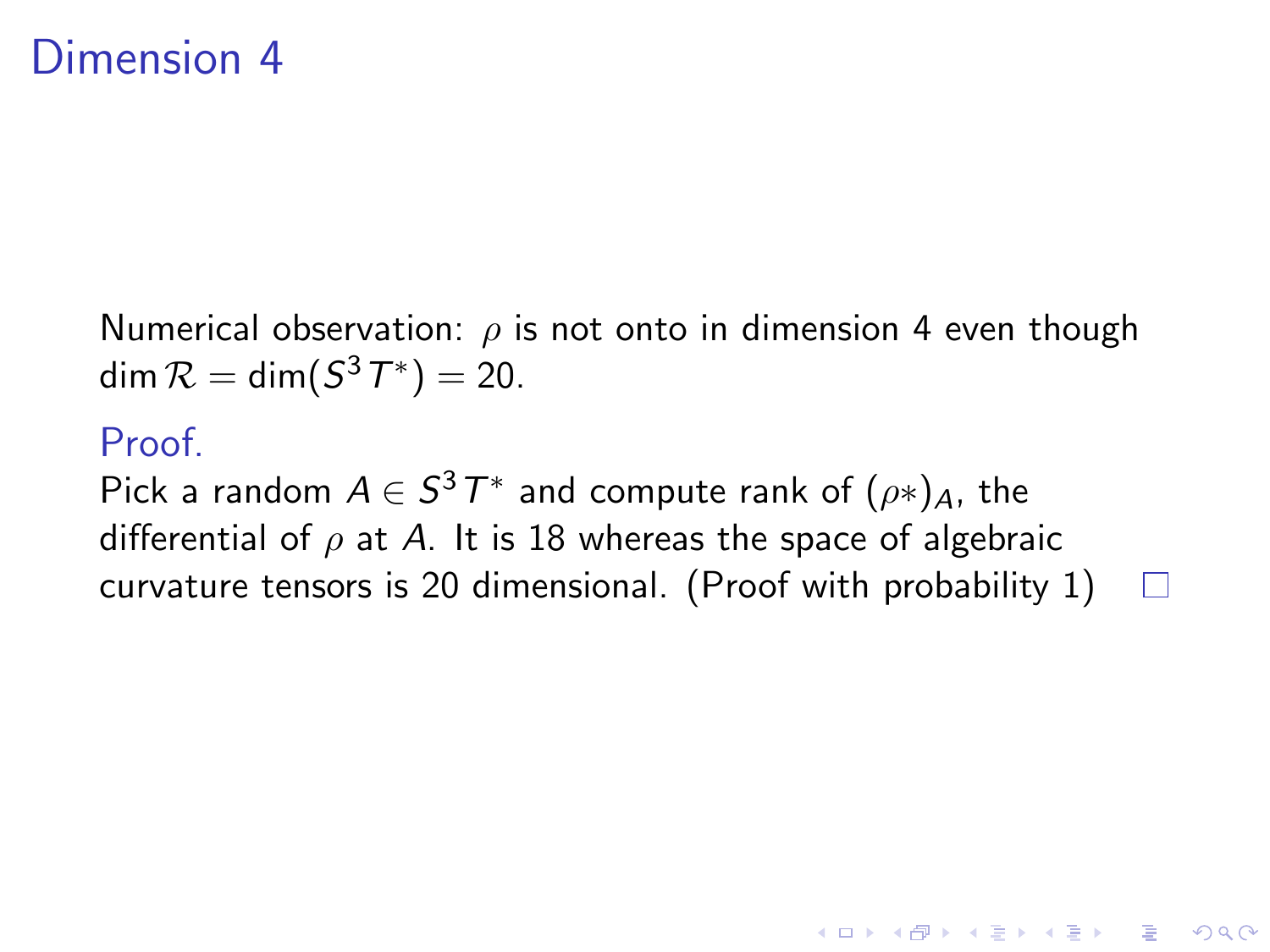### Question

What are the conditions on the curvature tensor for it to lie in the image of  $\rho$ ?

### What does this question mean?

- **This is an implicitization question.** Im  $\rho$  is given parametrically by the map  $\rho$ . We want implicit equations on the curvature tensor that define  $\text{Im } \rho$ .
- $\triangleright$  This is a real algebraic geometry question and so we should expect inequalities for our implicit equations. (e.g.  $\text{Im } x^2 = \{y : y \ge 0\}$
- $\triangleright$  Complexify the vector spaces to get a complex algebraic geometry where we expect equalities for our implicit equations. This is how we choose to interpret the question.
- $\triangleright$  Gröbner basis algorithms allow us to solve the latter problem in principle (for fixed  $n$ ) but not in practice (doubly exponential time is common).
- $\triangleright$  Algorithms do exist for the real algebraic geometry problem too, but they're even less practical.**KORK (FRAGE) EL POLO**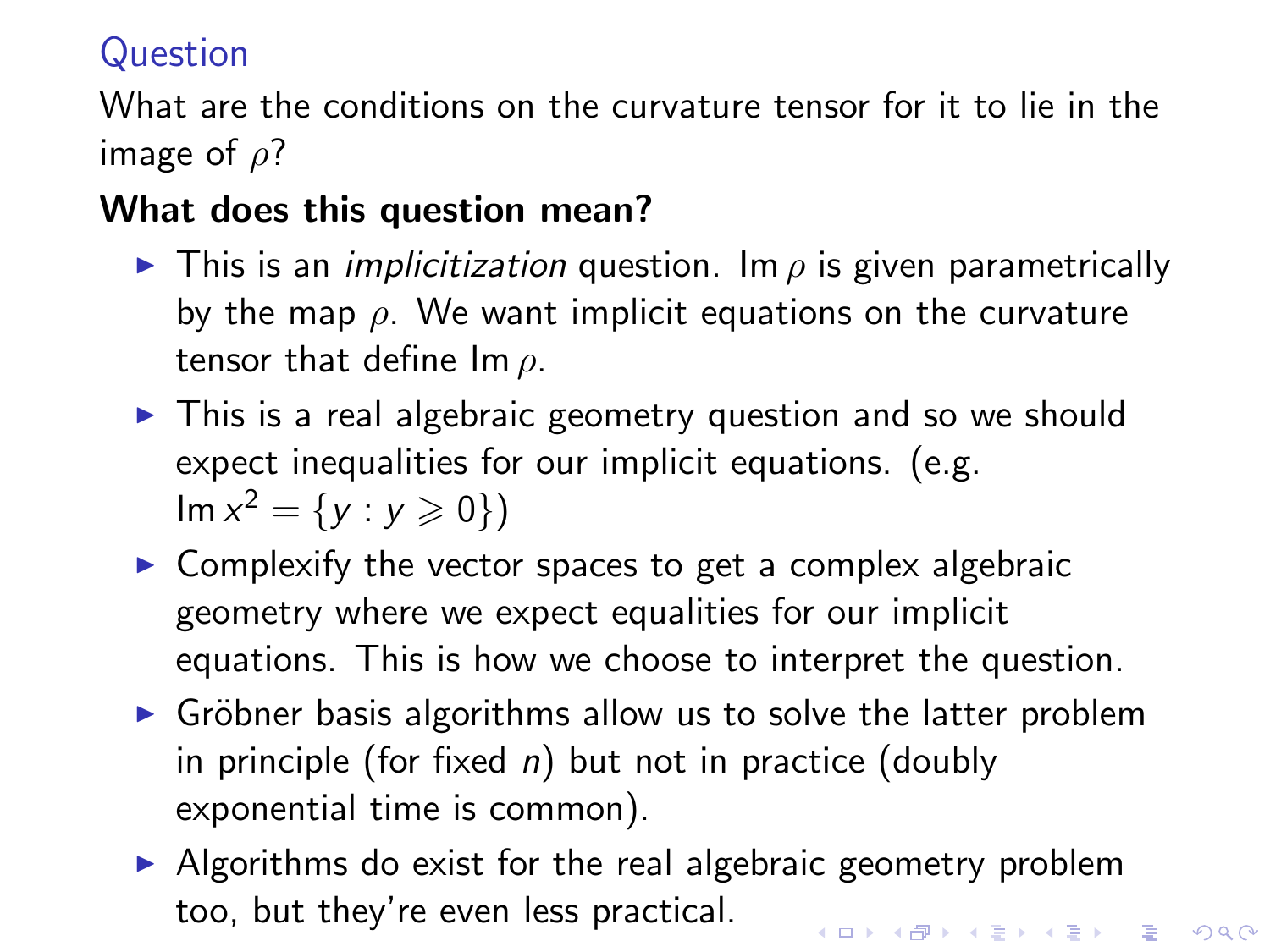# **Strategy**

- $\triangleright$  Space of algebraic curvature tensors  $\mathcal R$  is associated to a representation of  $SO(n)$ .
- $\triangleright$  Decompose  $\mathcal R$  into irreducible components under  $SO(n)$
- Any invariant linear condition on  $R$  can be expressed as a linear combination of these irreducibles.
- ▶ Decompose  $S^2\mathcal{R} \oplus \mathcal{R}$  into irreducibles. Any invariant quadratic condition on  $R$  can be expressed as a linear combination of these irreducibles. etc.
- If we have m irreducible components  $\rho_1(R)$ ,  $\rho_2(R)$ , ...,  $\rho_m(R)$ . Choose  $m+1$  random tensors A and solve the equation

$$
\sum_i \alpha_i \rho_i(R) = 0
$$

for  $\alpha_i.$  (In fact we only need to check linear combinations over isomorphic components)

 $\triangleright$  This is feasible in dimension 4. Representation theory of  $SU(2) \times SU(2)$  is simple. is simple **KORK (FRAGE) EL POLO**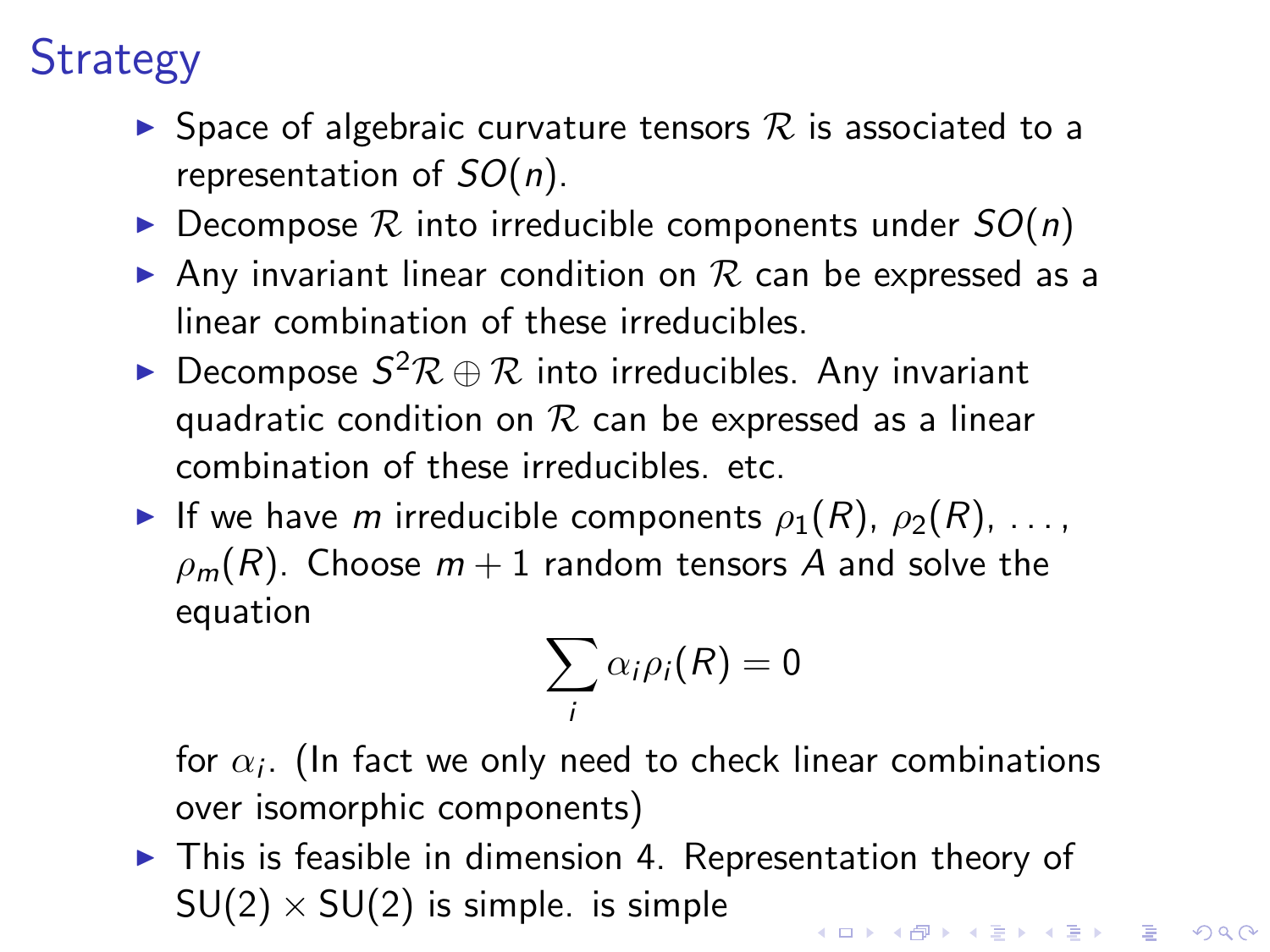## Hessian curvature tensors in dimension 4

### Theorem

The space of possible curvature tensors for a Hessian 4-manifold is 18 dimensional. In particular the curvature tensor must satisfy the identities:

$$
\alpha(R_{ija}{}^b R_{klb}{}^a) = 0
$$

$$
\alpha(R_{\mathit{iajb}}R_{k\ \mathit{cd}}^{b}R_{l}^{~\mathit{dac}}-2R_{\mathit{iajb}}R_{k\mathit{c}}^{~a}_{~d}R_{l}^{~\mathit{dbc}})=0
$$

where  $\alpha$  denotes antisymmetrization of the i, j, k and l indices.

### Proof.

Using a symbolic algebra package, write the general tensor in  $S^3 T^*$  with respect to an orthonormal basis in terms of its 20 components. Compute the curvature tensor using  $\rho$ . One can then directly check the above identities.

 $\triangleright$  Both expressions define 4-forms on a general Riemannian manifold. The first is a well-known 4-form. It defines the first Pontrjagin class of the manifold.4 D > 4 P + 4 B + 4 B + B + 9 Q O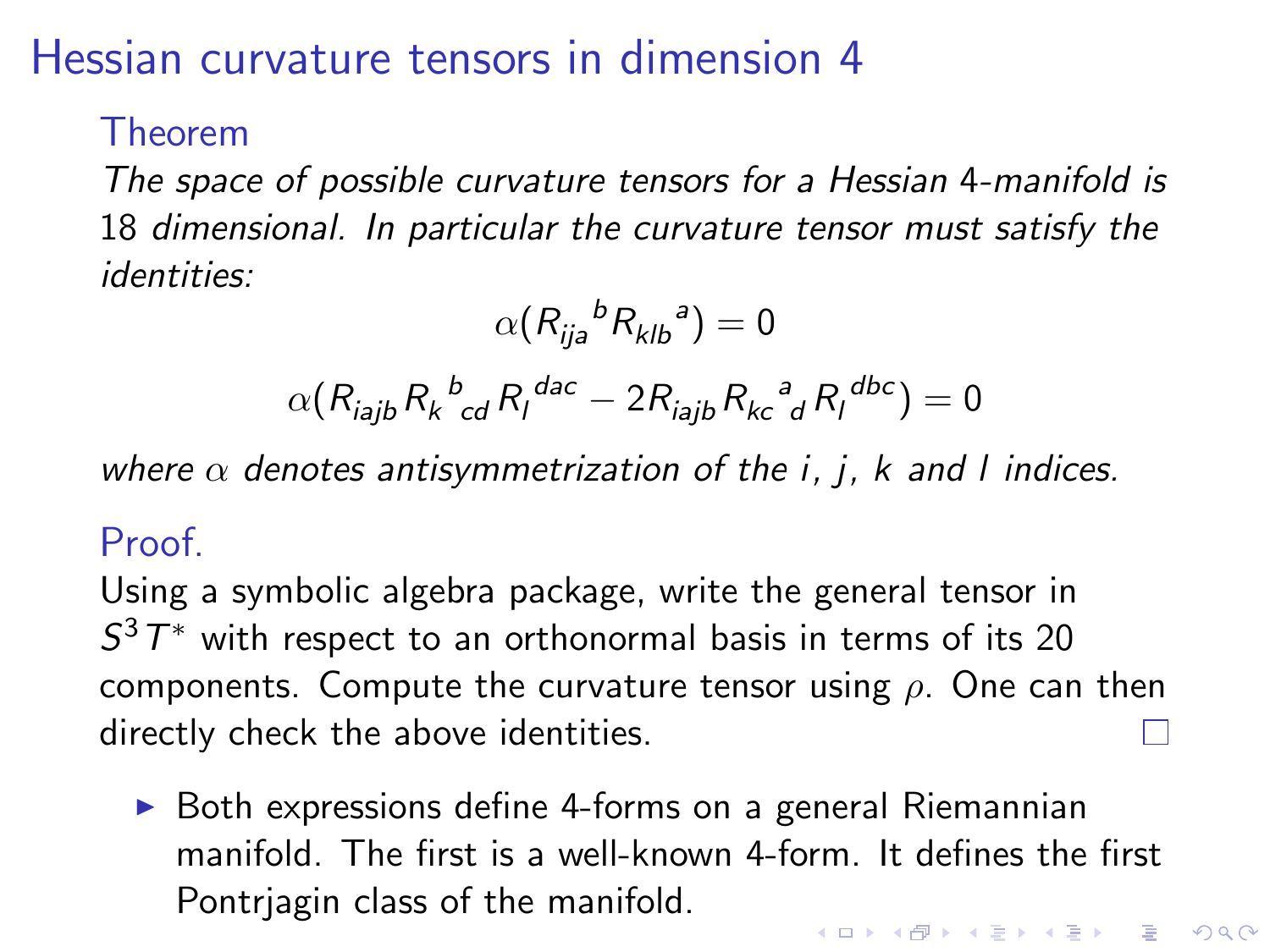# Pontrjagin forms

- $\blacktriangleright$  The Gauss–Bonnet formula gives an important link between curvature and topology. In this case the integral of scalar curvature is related to the Euler class.
- $\blacktriangleright$  The theory of *characteristic classes* generalizes this.
	- $\triangleright$  To a complex vector bundle V over a manifold M one can associate topological invariants, the Chern classes  $c_i(V) \in H^{2i}(M)$ .
	- $\blacktriangleright$  The Pontrjagin classes of a real vector bundle  $V^{\mathbb{R}}$  are defined to be the Chern classes of the complexification  $p_i(V^{\mathbb{R}}) \in H^{4i}(M)$ .
	- $\triangleright$  The Pontriagin classes of a manifold are defined to be the Pontrjagin classes of its tangent bundle.
	- $\triangleright$  It is possible to find explicit representatives for the De Rham cohomology classes of a bundle by computing appropriate polynomial expressions if a curvature tensor for the bundle.
	- $\triangleright$  We call these explicit representatives Pontriagin forms.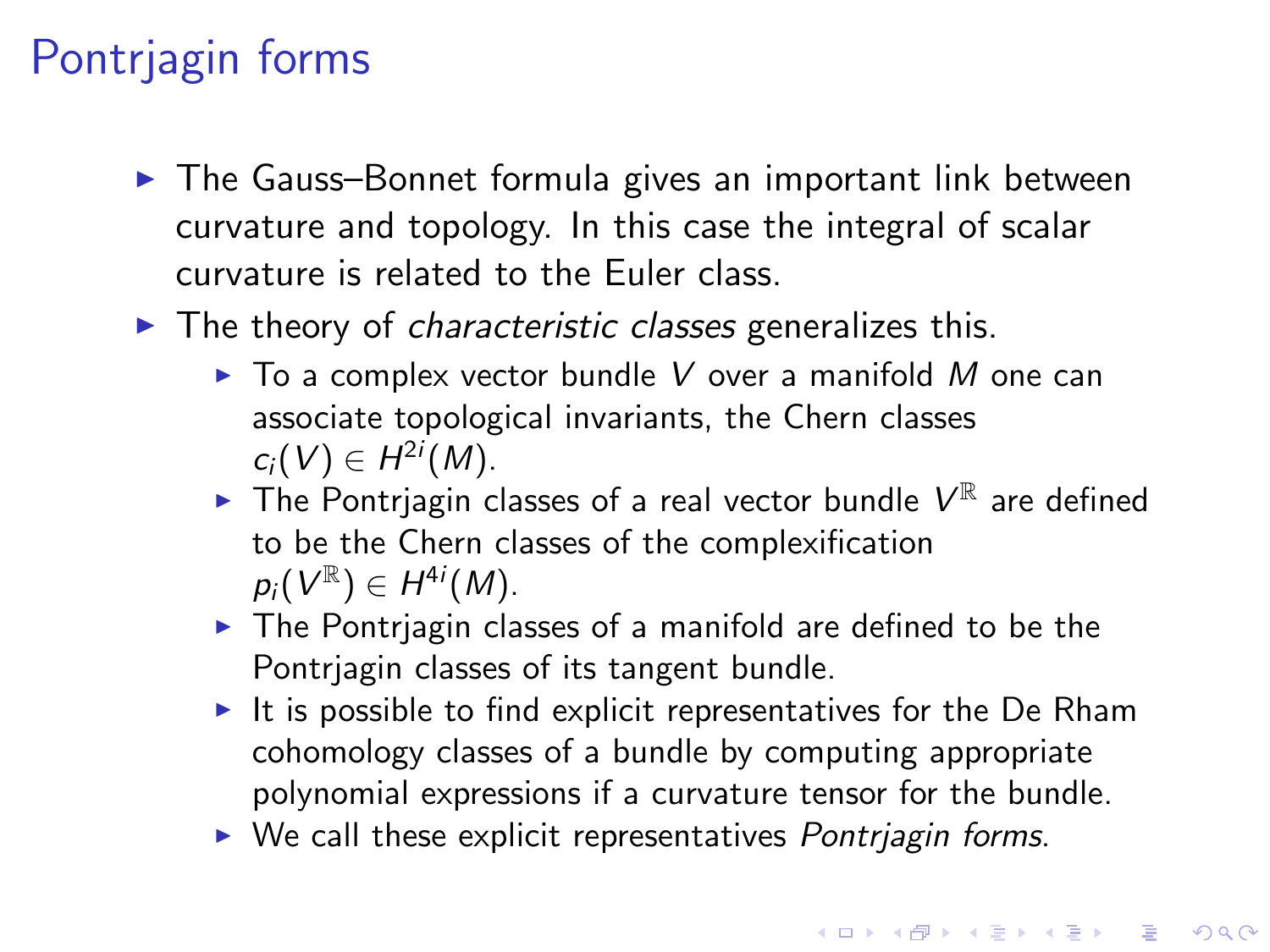## Relationship between Pontrjagin forms and curvature

#### Theorem

For each p, the form  $Q_p(R)$  defined by:

$$
Q_{i_1 i_2 ... i_{2p}}^p = \sum_{\sigma \in S_{2p}} sgn(\sigma) R_{i_{\sigma(1)} i_{\sigma(2)} a_1}^{p} R_{i_{\sigma(3)} i_{\sigma(4)} a_2}^{p} R_{i_{\sigma(5)} i_{\sigma(6)} a_3}^{p} A_{\cdots} R_{i_{\sigma(2p-1)} i_{\sigma(2p)} a_p}^{p}
$$

is closed. The Pontrjagin forms can all be written as algebraic expressions in these  $Q_p(R)$  using the ring structure of  $\Lambda^*$  and vice-versa.

This is a standard result from the theory of characteristic classes.

**KORK ERKER ADE YOUR**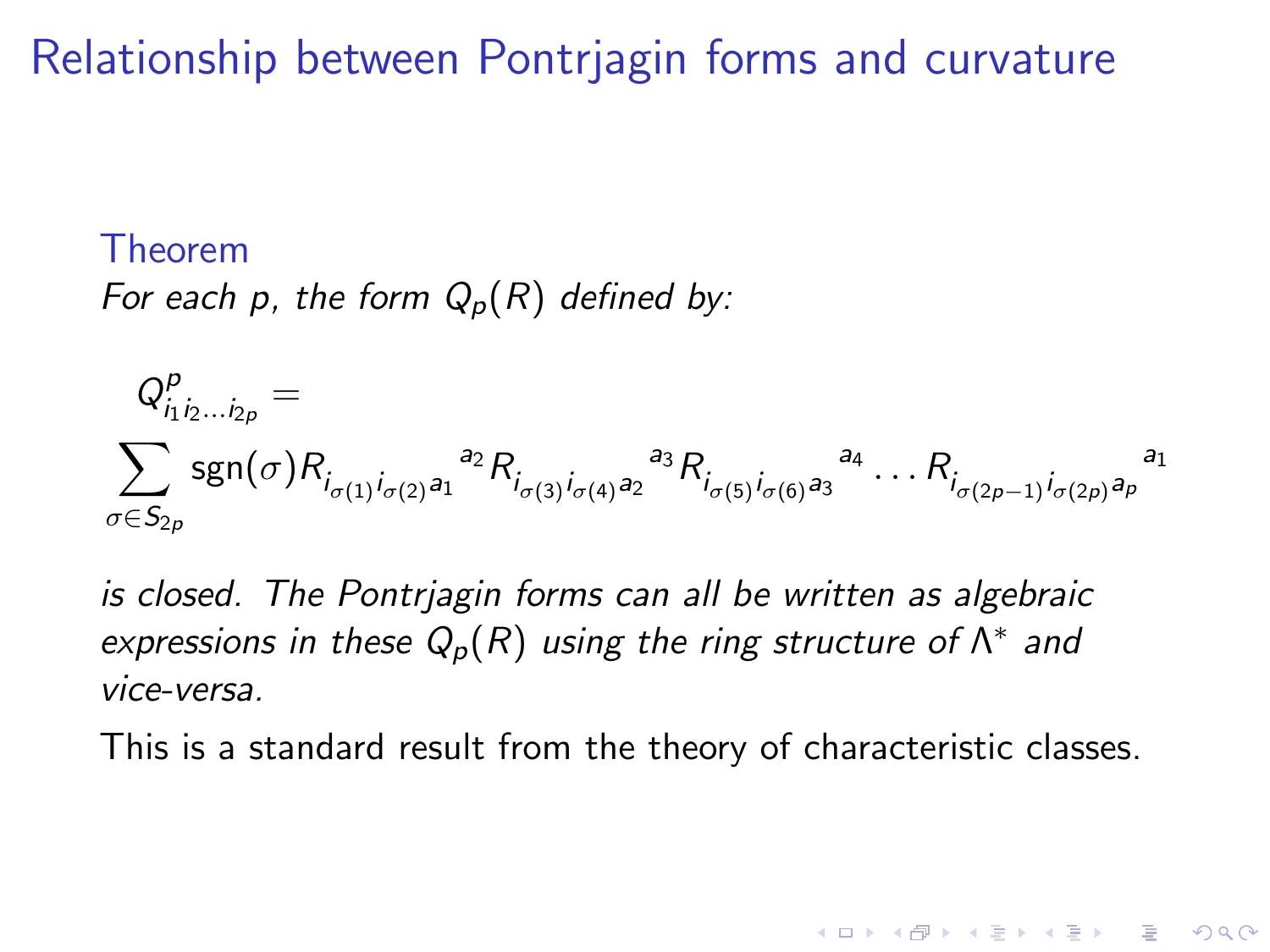# Main result

### Theorem

The forms  $Q_p(R)$  vanish on Hessian manifolds, hence the Pontrjagin forms vanish on Hessian manifolds.

## **Corollary**

If a manifold M admits a metric that is everywhere locally Hessian then its Pontrjagin classes all vanish.

Note that we're being clear to distinguish this from the case of a manifold which is globally dually flat, where the vanishing of the Pontrjagin classes is a trivially corollary of the existence of flat connections.

**K ロ ▶ K @ ▶ K 할 X X 할 X 및 할 X X Q Q O**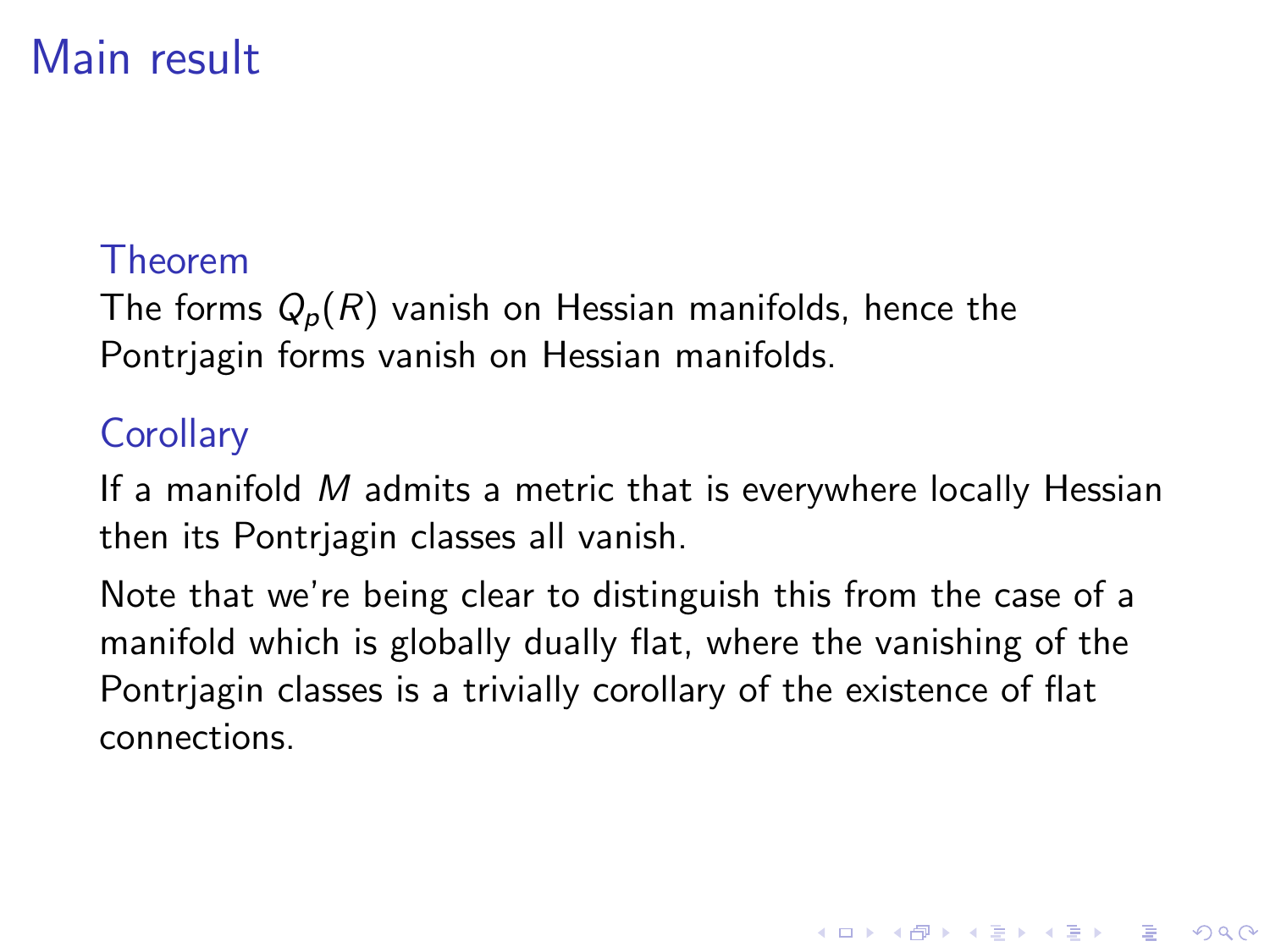## Graphical notation

$$
\rho(A_{ijk}) = -g^{ab}A_{ika}A_{jlb} + g^{ab}A_{ila}A_{jkb}
$$

$$
R_{ijkl} = -\begin{vmatrix} i & j & i \\ & | & | & j \\ k & 1 & k & l \end{vmatrix}.
$$

- $\blacktriangleright$  Trivalent graph
- $\blacktriangleright$  Each vertex represents the tensor A
- $\triangleright$  Connecting vertices represents contraction with the metric
- $\triangleright$  Picture naturally incorporates symmetries of A

$$
R_{i_1 i_2 ab} = \sum_{\sigma \in S_2} -\operatorname{sgn}(\sigma) \bigwedge_{a}^{i_{\sigma(1)}} \bigwedge_{b}^{i_{\sigma(2)}}
$$

.

**K ロ ▶ K @ ▶ K 할 X X 할 X 및 할 X X Q Q O**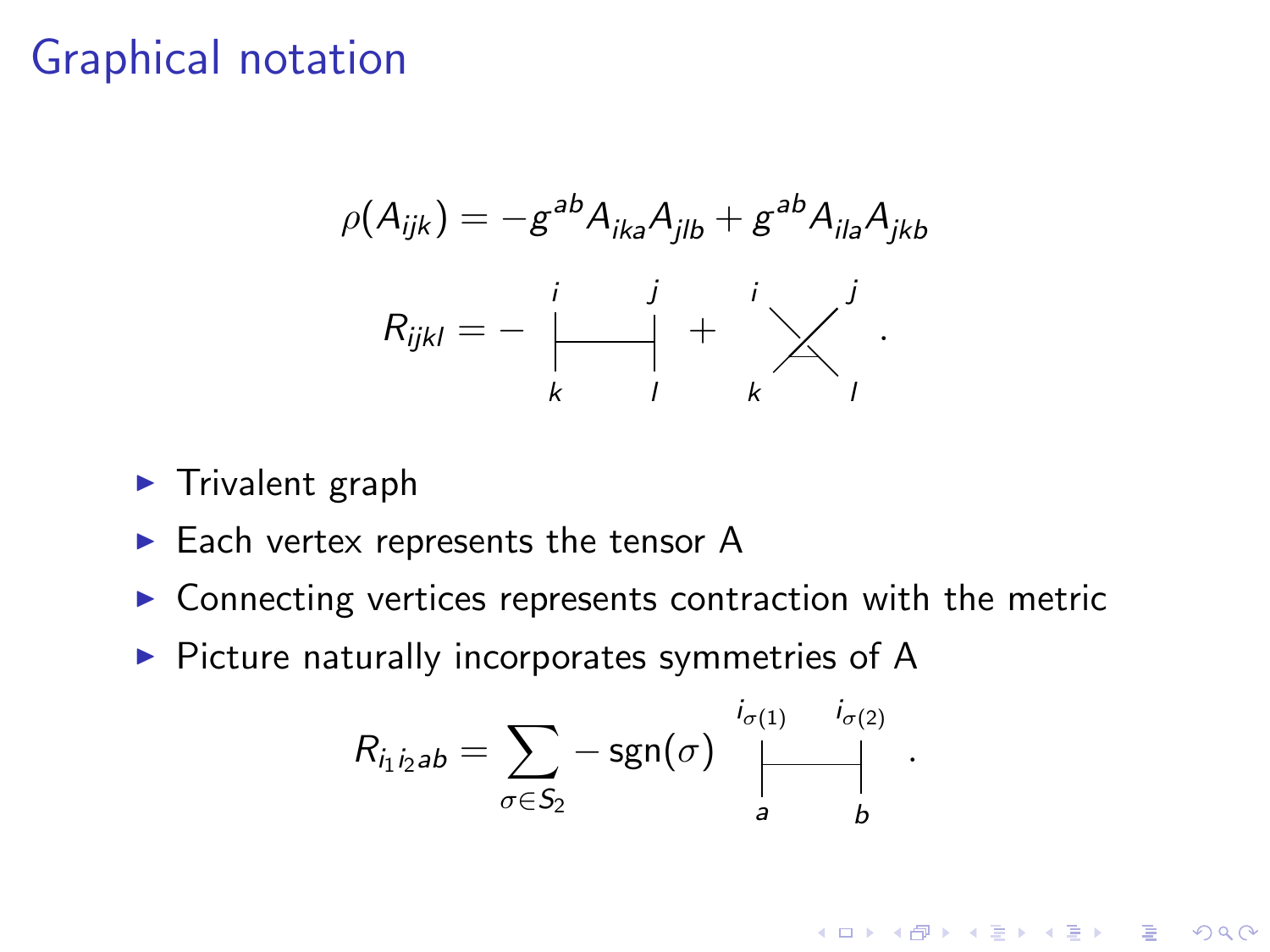Proof

$$
R_{i_1 i_2 ab} = \sum_{\sigma \in S_2} -\operatorname{sgn}(\sigma) \bigwedge_{a}^{i_{\sigma(1)}} \biguplus_{b}^{i_{\sigma(2)}}
$$

.

By definition:

$$
Q_{i_1 i_2 ... i_{2p}}^p = \sum_{\sigma \in S_{2p}} sgn(\sigma) R_{i_{\sigma(1)} i_{\sigma(2)} a_1}^{a_1 a_2} R_{i_{\sigma(3)} i_{\sigma(4)} a_2}^{a_3} R_{i_{\sigma(5)} i_{\sigma(6)} a_3}^{a_4} ... R_{i_{\sigma(2p-1)} i_{\sigma(2p)} a_p}^{a_1 a_2 a_2} \dots
$$

We can replace each  $R$  with an  $H$ :

$$
Q_{i_1 i_2 \ldots i_{2p}}^p = \n\left(-1\right)^p \sum_{\sigma \in S_{2p}} \text{sgn}(\sigma) \bigcup_{\sigma(1)}^{i_{\sigma(1)}} \bigcup_{\sigma(2)}^{i_{\sigma(2)}} \bigcup_{\sigma(3)}^{i_{\sigma(3)}} \bigcup_{\sigma(4)}^{i_{\sigma(4)}} \bigcup_{\sigma(5)}^{i_{\sigma(5)}} \bigcup_{\sigma(6)}^{i_{\sigma(6)}} \bigcup_{\sigma(2p-1)}^{i_{\sigma(2p-1)}} \bigcap_{\sigma(2p)}^{i_{\sigma(4)}} \bigcap_{\sigma(5)}^{i_{\sigma(6)}} \bigcap_{\sigma(6)}^{i_{\sigma(6)}} \bigcap_{\sigma(6)}^{i_{\sigma(6)}} \bigcap_{\sigma(7)}^{i_{\sigma(7)}} \bigcap_{\sigma(8)}^{i_{\sigma(8)}} \bigcap_{\sigma(9)}^{i_{\sigma(9)}} \bigcap_{\sigma(9)}^{i_{\sigma(9)}} \bigcap_{\sigma(1)}^{i_{\sigma(9)}} \bigcap_{\sigma(1)}^{i_{\sigma(9)}} \bigcap_{\sigma(1)}^{i_{\sigma(9)}} \bigcap_{\sigma(1)}^{i_{\sigma(9)}} \bigcap_{\sigma(1)}^{i_{\sigma(9)}} \bigcap_{\sigma(1)}^{i_{\sigma(9)}} \bigcap_{\sigma(1)}^{i_{\sigma(9)}} \bigcap_{\sigma(1)}^{i_{\sigma(9)}} \bigcap_{\sigma(1)}^{i_{\sigma(9)}} \bigcap_{\sigma(1)}^{i_{\sigma(9)}} \bigcap_{\sigma(1)}^{i_{\sigma(9)}} \bigcap_{\sigma(1)}^{i_{\sigma(9)}} \bigcap_{\sigma(1)}^{i_{\sigma(9)}} \bigcap_{\sigma(1)}^{i_{\sigma(9)}} \bigcap_{\sigma(1)}^{i_{\sigma(9)}} \bigcap_{\sigma(1)}^{i_{\sigma(9)}} \bigcap_{\sigma(1)}^{i_{\sigma(9)}} \bigcap_{\sigma(1)}^{i_{\sigma(9)}} \bigcap_{\sigma(1)}^{i_{\sigma(9)}} \bigcap_{\sigma(1)}^{i_{\sigma(9)}} \bigcap_{\sigma(1)}^{i_{\sigma(9)}} \bigcap_{\sigma(1)}^{i_{\sigma(9)}} \bigcap_{\sigma(1)}^{i_{\sigma(9)}} \bigcap_{\sigma(1)}^{i_{\sigma(9)}} \bigcap_{\sigma(1)}^{i_{\sigma(9)}} \bigcap_{\sigma(1)}^{i_{\sigma(9)}} \bigcap_{\
$$

Since the cycle  $1 \rightarrow 2 \rightarrow 3 \dots \rightarrow 2p \rightarrow 1$  is an odd permutation, one sees that  $Q^p = 0$ . **K ロ ▶ K @ ▶ K 할 X X 할 X 및 할 X X Q Q O**